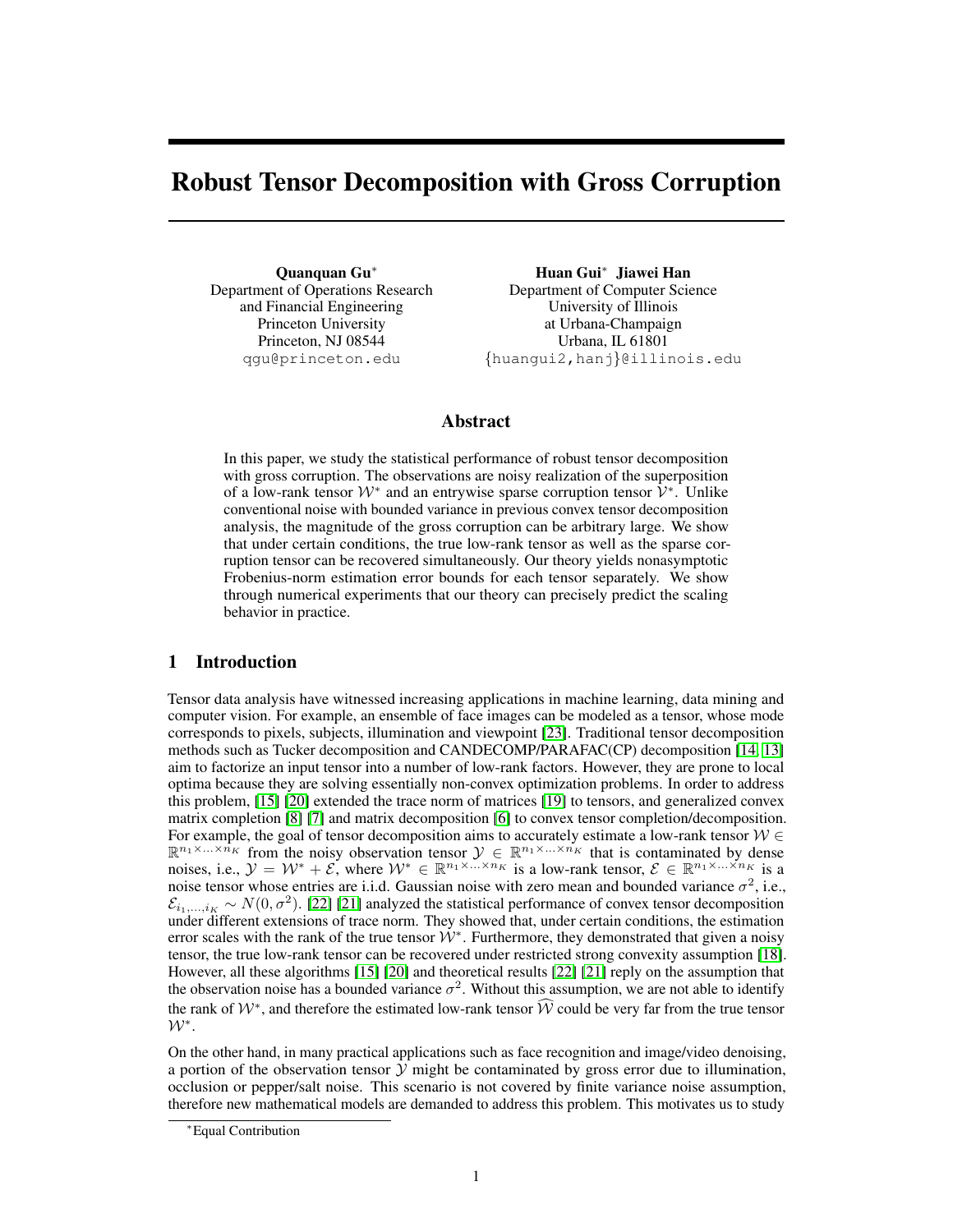convex tensor decomposition with gross corruption. It is clear that if all the entries of a tensor are corrupted by large error, there is no hope to recover the underlying low-rank tensor. To overcome this problem, one common assumption is that the gross corruption is sparse. Under this assumption, together with previous low-rank assumption, we formalize the noisy linear observation model as follows:

$$
\mathcal{Y} = \mathcal{W}^* + \mathcal{V}^* + \mathcal{E},\tag{1}
$$

where  $W^* \in \mathbb{R}^{n_1 \times \ldots \times n_K}$  is a low-rank tensor,  $V^* \in \mathbb{R}^{n_1 \times \ldots \times n_K}$  is a sparse corruption tensor, where the locations of nonzero entries are unknown and the magnitudes of the nonzero entries can be arbitrarily large, and  $\mathcal{E} \in \mathbb{R}^{n_1 \times ... \times n_K}$  is a noise tensor whose entries are i.i.d. Gaussian noise with zero mean and bounded variance  $\sigma^2$ , and thus dense. Our goal is to recover the low-rank tensor  $\mathcal{W}^*$ , as well as the sparse corruption tensor  $\mathcal{V}^*$ . Note that in some applications, the corruption tensor is of independent interest and needs to be recovered.

Given the observation model in (1), and the low-rank as well as sparse assumptions on  $W^*$  and  $\mathcal{E}^*$ respectively, we propose the following convex minimization to estimate the unknown low-rank tensor  $W^*$  and the sparse corruption tensor  $\mathcal{E}^*$  simultaneously:

$$
\arg\min_{\mathcal{W}, \mathcal{V}} \left\| \mathcal{Y} - \mathcal{W} - \mathcal{V} \right\|_{F}^{2} + \lambda_{M} \left\| \mathcal{W} \right\|_{S_{1}} + \mu_{M} \left\| \mathcal{V} \right\|_{1},\tag{2}
$$

where  $\|\|\cdot\|_{S_1}$  is tensor Schatten-1 norm [22],  $\|\|\cdot\|_1$  is entry-wise  $\ell_1$  norm of tensors, and  $\lambda_M$  and  $\mu_M$ are positive regularization parameters. We call this optimization *Robust Tensor Decomposition*, which can been seen as a generalization of convex tensor decomposition in [15] [20] [22]. The regularization associated with the  $\mathcal E$  encourages sparsity on the corruption tensor, where parameter  $\mu_M$  controls the sparsity level. In this paper, we focus on the following questions: under what conditions for the size of the tensor, the rank of the tensor, and the fraction (sparsity level) of the corruption so that: (i)  $(2)$  is able to recover  $W^*$  and  $V^*$  with small estimator error? (ii) (2) is able to recover the exact rank of  $W^*$  and the support of  $V^*$ ? We will present nonasymptotic error bounds to answer these questions. Experiments on synthetic datasets validate our theoretical results.

The rest of this paper is arranged as follows. Related work is discussed in Section 2. Section 3 introduces the background and notations. Section 4 presents the main results. Section 5 provides an ADMM algorithm to solve the problem, followed by the numerical experiments in Section 6. Section 7 concludes this work with remarks.

# 2 Related Work

The problem of recovering the data under gross error has gained many attentions recently in matrix decomposition. A large body of work have been proposed and analyzed statistically. For example, [9] considered the problem of recovering an unknown low-rank and an unknown sparse matrix, given the sum of the two matrices. [5] proposed a similar problem, namely robust principal component analysis (RPCA), which studies the problem of recovering the low-rank and sparse matrices by solving a convex program. [10] studied multi-task regression which decomposes the coefficient matrix into two matrices, and imposes different group sparse regularization on two matrices. [25] considered more general case, where the parameter matrix could be the superposition of more than two matrices with different structurally constraints. Our paper extends [5] from two perspective: we extend the problem from matrices to high-order tensors, and consider the additional noise setting. We notice that [16] extended RPCA to tensors, which aims to recover the low-rank and sparse tensors by solving a constrained convex program. However, our formulation departs from [16] in that we consider not only the sparse corruption, but also the dense noise. We also note that low-rank noisy matrix completion [17] and robust matrix decomposition [1] [12] have been studied in in the high dimensional setting as well. Our model can be seen as the high-order extension of robust matrix decomposition. This extension is nontrivial, because the treatment of the tensor trace norm (Schatten-1 norm) is more complicated. More importantly, for the robust matrix decomposition problem considered [1], only the sum of error bound of two matrices (low-rank matrix and the sparse corruption matrix) can be obtained under the assumption of restricted strongly convexity. In contrast, under a different condition, our analysis provides error bound for each tensor component (low-rank tensor and the sparse corruption tensor) separately, making our results more appealing in practice and of independent theoretical interest. Since the problem in [1] is a special case of our problem, our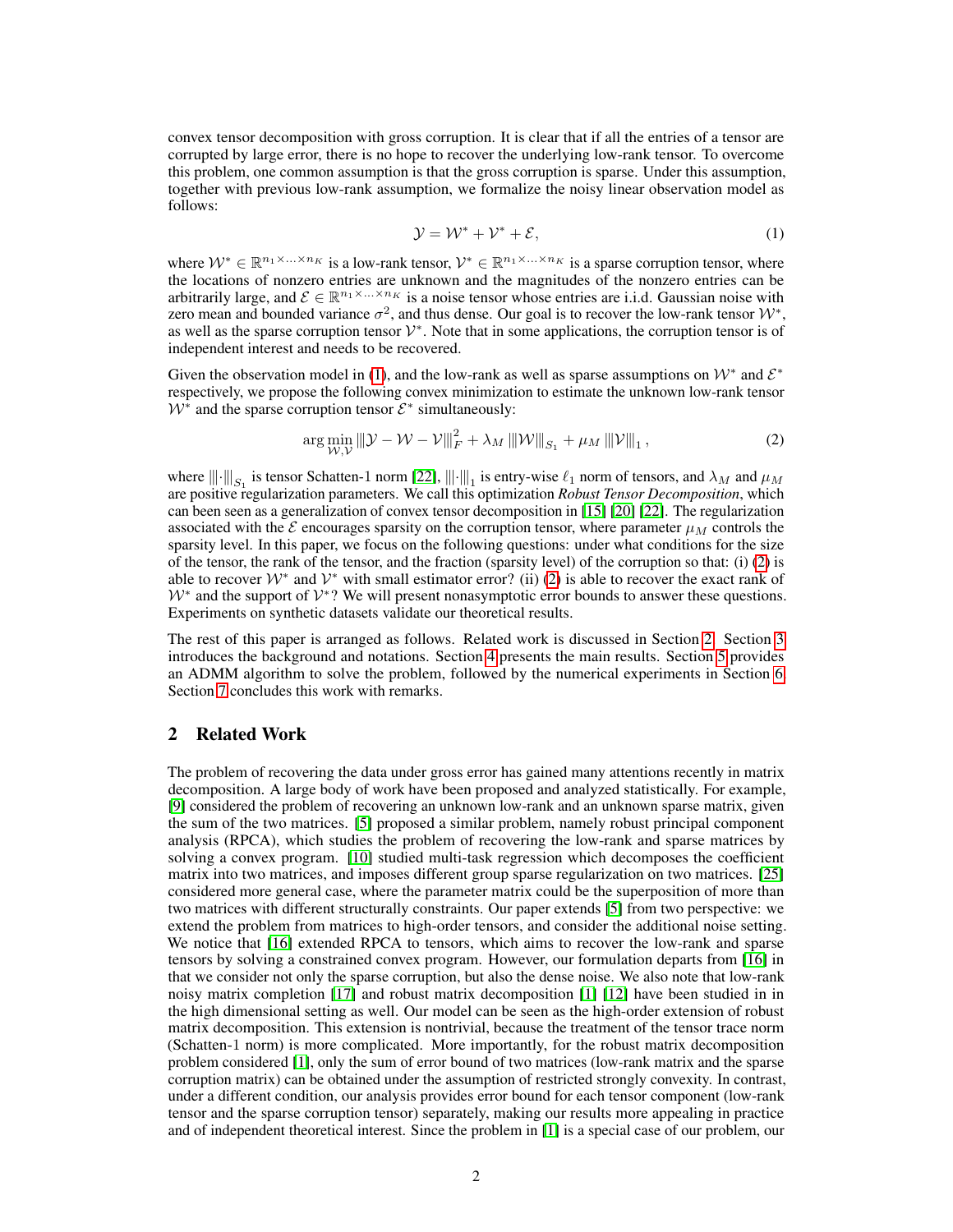technical tool can be directly applied to their problem and yields new error bounds on the low-rank matrix as well as the sparse corruption matrix separately.

## 3 Notation and Background

Before proceeding, we define our notation and state assumptions that will appear in various parts of the analysis. For more details about tensor algebra, please refer to [14].

Scalars are denoted by lower case letters  $(a, b, \ldots)$ , vectors by bold lower case letters  $(a, b, \ldots)$ , matrices by bold upper case letters  $(A, B, \ldots)$ , and high-order tensors by calligraphic upper case letters  $(A, \mathcal{B}, \dots)$ . A tensor is a higher order generalization of a vector (first order tensor) and a matrix (second order tensor). From a multi-linear algebra view, tensor is a multi-linear mapping over a set of vector spaces. The order of tensor  $A \in \mathbb{R}^{n_1 \times \ldots \times n_2 \times \ldots \times n_K}$  is K, where  $n_k$  is the dimensionality of the k-th order. Elements of A are denoted as  $A_{i_1...i_k...i_n}$ ,  $1 \le i_k \le n_k$ . We denote the number of elements in A by  $N = \prod_{k=1}^{K} n_k$ .

The mode-k vectors of a K order tensor A are the  $n_k$  dimensional vectors obtained from A by varying index  $i_k$  while keeping the other indices fixed. The mode-k vectors are the column vectors of mode-k flattening matrix  $\mathbf{A}_{(k)} \in \mathbb{R}^{n_k \times (n_1...n_{k-1}n_{k+1}...n_K)}$  that results by mode-k flattening the tensor A. For example, matrix column vectors are referred to as mode-1 vectors and matrix row vectors are referred to as mode-2 vectors.

The scalar product of two tensors  $A, B \in \mathbb{R}^{n_1...n_2...n_K}$ , is defined as  $\langle A, B \rangle$  =  $\sum_{i_1} \ldots \sum_{i_K} A_{i_1...i_K} B_{i_1...i_K} = \text{vec}(\mathcal{A}) \text{vec}(\mathcal{B})$ , where  $\text{vec}(\cdot)$  is a vectorization. The Frobenius norm of a tensor A is  $\|\|\mathcal{A}\|_F = \sqrt{\langle \mathcal{A}, \mathcal{A} \rangle}.$ 

There are multiple ways to define tensor rank. In this paper, following [22], we define the rank of a tensor based on the mode-k rank of a tensor. More specifically, the mode-k rank of a tensor  $\mathcal{X}$ , denoted by  $\text{rank}_k(X)$ , is the rank of the mode-k unfolding  $\mathbf{X}_{(k)}$  (note that  $\mathbf{X}_{(k)}$  is a matrix, so its rank is well-defined). Based on mode-k rank, we define the rank of tensor X as  $r(\mathcal{X}) = (r_1, \ldots, r_k)$ if the mode-k rank is  $r_k$  for  $k = 1, ..., K$ . Note that the mode-k rank can be computed in polynomial time, because it boils down to computing a matrix rank, whereas computing tensor rank [14] is NP complete.

Similarly, we extend the trace norm (a.k.a. nuclear norm) of matrices [19] to tensors. The overlapped Schatten-1 norm is defined as  $\|\mathcal{X}\|_{S_1} = \frac{1}{K} \sum_{k=1}^K \|\mathbf{X}_{(k)}\|_{S_1}$ , where  $\mathbf{X}_{(k)}$  is the mode-k unfolding of X, and  $\|\cdot\|_{S_1}$  is the Schatten-1 norm for a matrix,  $\|\mathbf{X}\|_{S_1} = \sum_{j=1}^r \sigma_j(\mathbf{X})$ , where  $\sigma_j(\mathbf{X})$  is the j-th largest singular value of **X**. The dual norm of the Schatten-1 norm is Schatten- $\infty$  norm (a.k.a., spectral norm) as  $\|\mathbf{X}\|_{S_{\infty}} = \max_{i=1,\dots,r} \sigma_i(\mathbf{X}).$ 

By Hölder's inequality, we have  $|\langle W, X\rangle|\leq \|W\|_{S_1}\|X\|_{S_\infty}.$  It is easy to prove a similar result for the overlapped Schatten-1 norm and its dual norm. We have the following Hölder-like inequality [22]:

$$
|\langle W, X \rangle| \le ||W||_{S_1} ||X||_{S_1^*} \le ||W||_{S_1} ||X||_{\text{mean}},
$$
\n(3)

where  $\left\Vert \mathcal{X}\right\Vert _{\text{mean}}:=\frac{1}{K}\sum_{k=1}^{K}\|\mathbf{X}_{(k)}\|_{S_{\infty}}.$ 

Moreover, we define  $\ell_1$ -norm and  $\ell_{\infty}$ -norm for tensors that  $|||\mathcal{X}||_1 = \sum_{i_1=1}^{n_1} \dots \sum_{i_K=1}^{n_K} |\mathcal{X}_{i_1,\dots,i_K}|$ ,  $||x|||_{\infty} = \max_{1 \leq i_1 \leq n_1} \dots \max_{1 \leq i_K \leq n_K} |x_{i_1,\dots,i_K}|$ . By Hölder's inequality, we have  $|\langle W, X \rangle| \leq$  $\|\|\mathcal{W}\|_1 \|\|\mathcal{X}\|_{\infty}$ , and the following inequality relates the overlapped Schatten-1 norm with the Frobenius norm,

$$
\|\mathcal{X}\|_{S_1} \le \sum_{k=1}^K \sqrt{r_k} \|\mathcal{X}\|_F. \tag{4}
$$

Let  $W^* \in \mathbb{R}^{n_1 \times \ldots \times n_K}$  be the low-rank tensor that we wish to recover. We assume that  $W^*$  is of rank  $(r_1, \ldots, r_K)$ . Thus, for each k, we have  $\mathbf{W}_{(k)}^* = \mathbf{U}_k \mathbf{S}_k \mathbf{V}_k^{\top}$ , where  $\mathbf{U}_k \in \mathbb{R}^{n_k \times r_k}$  and  $\mathbf{V}_k \in \mathbb{R}^{r_k \times n_k}$  are orthogonal matrices, which consist of left and right singular vectors of  $\mathbf{W}_{(k)}^*$ ,  $\mathbf{S}_k \in \mathbb{R}^{r_k \times r_k}$  is a diagonal matrix whose diagonal elements are singular values. Let  $\Delta \in \mathbb{R}^{n_1 \times \ldots \times n_K}$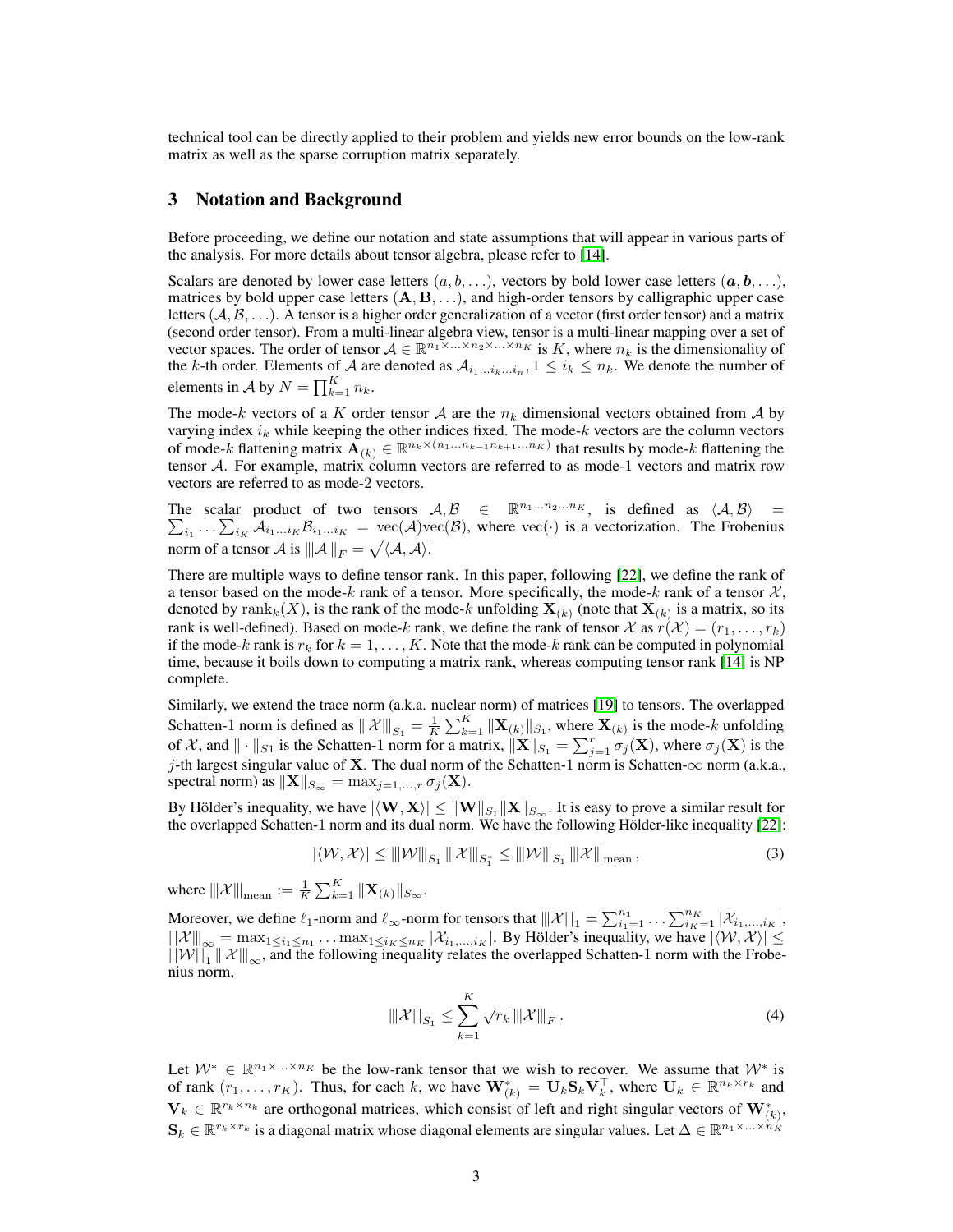be an arbitrary tensor, we define the mode-k orthogonal complement  $\Delta_k''$  of its mode-k unfolding  $\Delta_{(k)} \in \mathbb{R}^{n_k \times \bar{N}_{\setminus k}}$  with respect to the true low-rank tensor  $\mathcal{W}^*$  as follows

$$
\Delta_k'' = (\mathbf{I}_{n_k} - \mathbf{U}_k \mathbf{U}_k^\top) \Delta_{(k)} (\mathbf{I}_{\bar{N}_{\setminus k}} - \mathbf{V}_k \mathbf{V}_k^\top). \tag{5}
$$

In addition  $\Delta'_k = \Delta_{(k)} - \Delta''_k$  is the component which has overlapped row/column space with the unfolding of the true tensor  $\mathbf{W}_{(k)}^*$ . Note that the decomposition  $\mathbf{\Delta}_{(k)} = \mathbf{\Delta}'_k + \mathbf{\Delta}''_k$  is defined for each mode.

In [18], the concept of decomposibility and a large class of decomposable norms are discussed at length. Of particular relevance to us is the decomposability of the Schatten-1 norm and  $\ell_1$ norm. We have the following equality, i.e., mode-k decomposibility of the Schatten-1 norm that  $\|\mathbf{W}_{(k)}^* + \Delta_k''\|_{S_1} = \|\mathbf{W}_{(k)}^*\|_{S_1} + \|\Delta_k''\|_{S_1}, k = 1, \ldots, K$ . To note that the decomposibility is defined on each mode. It is also easy to check the decomposibility of the  $\ell_1$ -norm.

Let  $\mathcal{V}^* \in \mathbb{R}^{n_1 \times \ldots \times n_K}$  be the gross corruption tensor that we wish to recover. We assume the the gross corruption is sparse, in that the cardinality  $s = |\text{supp}(\mathcal{V}^*)|$  of its support,  $S = \text{supp}(\mathcal{V}^*)$  $\{(i_1, i_2,..., i_K) \in [n_1] \times ... \times [n_K] | \mathcal{V}_{i_1,...,i_K}^* \neq 0\}$ . This assumption leads to the inequality between the  $\ell_1$  norm and the Forbenius norm that  $|||v^*|||_1 \le \sqrt{s} |||v^*||_E$ . Moreover, we have  $||\mathcal{V}^*||_1 = ||\mathcal{V}_S^*||_1$ . For any  $\mathcal{D} \in \mathbb{R}^{n_1 \times ... \times n_K}$ , we have  $|||\mathcal{D}||_1 = ||\mathcal{D}_S||_1 + ||\mathcal{D}_{S^c}||_1$ .

# 4 Main Results

To get a deep theoretical insight into the recovery property of robust tensor decomposition, we will now present a set of estimation error bounds. Unlike the analysis in [1], where only the summation of the estimation errors on the low-rank matrix and gross corruption matrix are analyzed, we aim at obtaining the estimation error bounds on each tensor (the low-rank tensor and corrupted tensor) separately. All the proofs can be found in the longer version of this paper.

Instead of considering the observation model in 1, we consider the following more general observation model

$$
y_i = \langle \mathcal{W}^*, \mathcal{X}_i \rangle + \langle \mathcal{V}^*, \mathcal{X}_i \rangle + \epsilon_i, i = 1, \dots, M,
$$
\n
$$
(6)
$$

where  $X_i$  can be seen as an observation operator, and  $\epsilon_i$ 's are i.i.d. zero mean Gaussian noise with variance  $\sigma^2$ . Our goal is to estimate an unknown rank  $(r_1,\ldots,r_k)$  of tensor  $W^* \in \mathbb{R}^{n_1 \times \ldots \times n_K}$ , as well as the unknown support of tensor  $\mathcal{V}^*$ , from observations  $y_i, i = 1, \ldots, M$ . We propose the following convex minimization to estimate the unknown low-rank tensor  $W^*$  and the sparse corruption tensor  $\mathcal{V}^*$  simultaneously, with composite regularizers on  $\mathcal W$  and  $\mathcal V$  as follows:

$$
(\widehat{\mathcal{W}}, \widehat{\mathcal{V}}) = \arg\min_{\mathcal{W}, \mathcal{V}} \frac{1}{2M} \|\mathbf{y} - \mathfrak{X}(\mathcal{W} + \mathcal{V})\|_2^2 + \lambda_M \left\| \mathcal{W} \right\|_{S_1} + \mu_M \left\| \mathcal{V} \right\|_1, \tag{7}
$$

where  $\mathbf{y} = (y_1, \dots, y_M)^\top$  is the collection of observations,  $\mathfrak{X}(W)$  is the linear observation model that  $\mathfrak{X}(W) = [\langle W, X_1 \rangle, \dots, \langle W, X_M \rangle]^\top$ . Note that (2) is a special case of (7), where the linear operator the identity tensor, we have  $y_i$  as observation of each element in the summation of tensors  $\bar{\mathcal{W}}^*+\mathcal{V}^*.$ 

We also define  $\mathbf{y}^* = (y_1^*, \dots, y_M^*)^\top$ , where  $y_i^* = \langle \mathcal{W}^* + \mathcal{V}^*, \mathcal{X}_i \rangle$ , is the true evaluation. Due to the noise of observation model, we have  $y = y^* + \epsilon$ . In addition, we define the adjoint operator of  $\mathfrak X$  as  $\mathfrak{X}^*:\mathbb{R}^M\to\mathbb{R}^{n_1\times\ldots\times n_K}$  that  $\mathfrak{X}^*(\epsilon)=\sum_{i=1}^M\epsilon_i\mathcal{X}_i$ .

#### 4.1 Deterministic Bounds

This section is devoted to obtain the deterministic bound of the residual low-rank tensor  $\Delta = \mathcal{W} - \mathcal{W}^*$ and residual corruption tensor  $\mathcal{D} = \hat{\mathcal{V}} - \mathcal{V}^*$  separately, which makes our analysis unique.

We begin with a key technical lemma on residual tensors  $\Delta = \widehat{W} - \mathcal{W}^*$  and  $\mathcal{D} = \widehat{V} - \mathcal{V}^*$ , obtained from the convex problem in (7).

**Lemma 1.** Let  $\widehat{W}$  and  $\widehat{V}$  be the solution of minimization problem (7) with  $\lambda_M \geq 2 \left\| \mathfrak{X}^*(\epsilon) \right\|_{\text{mean}}/M$ ,  $\mu_M \geq 2 \left\Vert \vert \mathfrak{X}^*(\boldsymbol{\epsilon}) \right\Vert_\infty/M$ , we have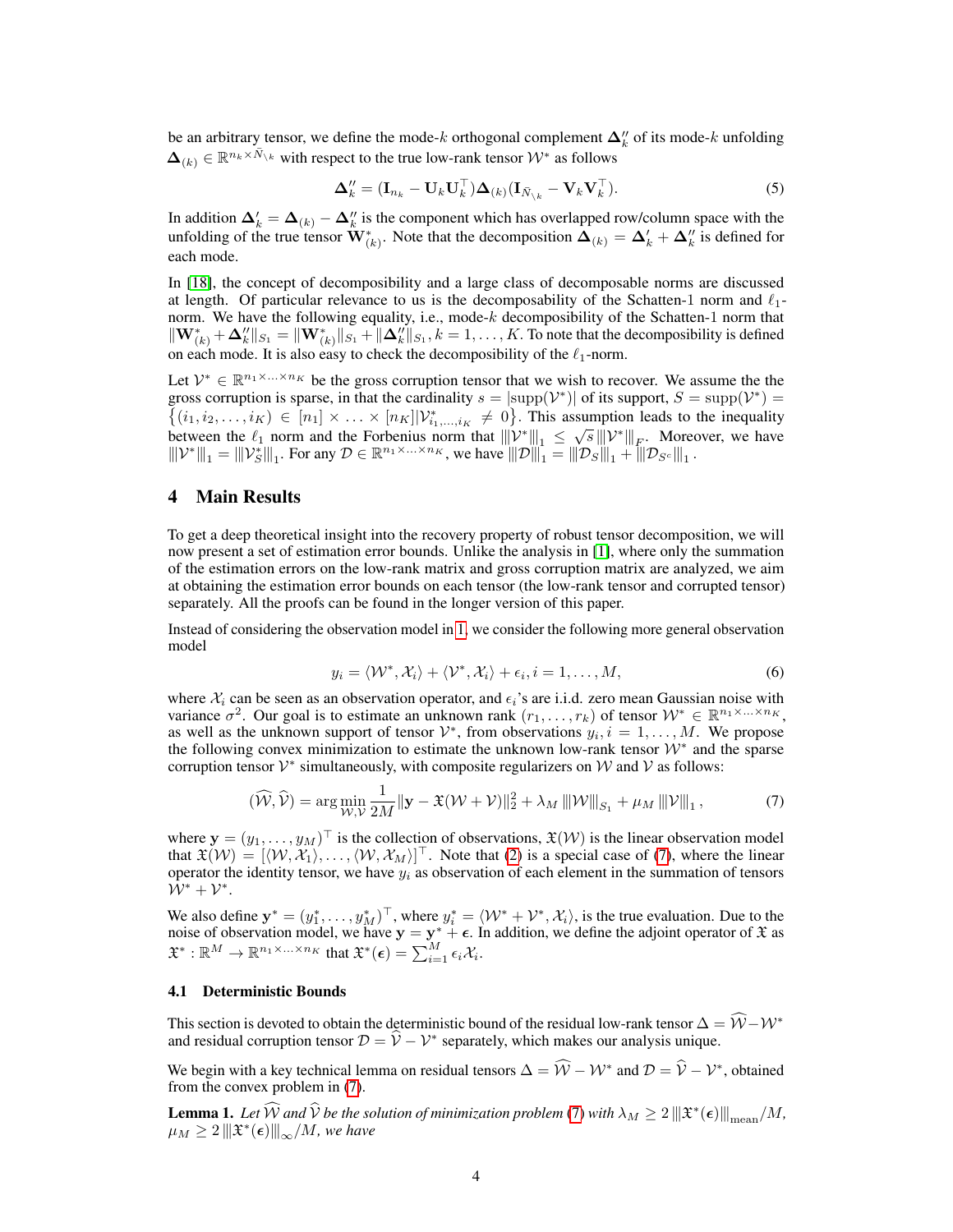- *1.* rank $(\Delta'_k) \leq 2r_k$ .
- 2. *There exist*  $\beta_1 \geq 3$  and  $\beta_2 \geq 3$ , such that  $\sum_{k=1}^K \|\Delta_k''\|_{S_1} \leq \beta_1 \sum_{k=1}^K \|\Delta_k'\|_{S_1}$  and  $|\|\mathcal{D}_{S^c}|\|_1 \leq \beta_2\,|\|\mathcal{D}_S|\|_1.$

The lemma can be obtained by utilizing the optimality of  $\widehat{W}$  and  $\widehat{V}$ , as well as the decomposibility of Schatten-1 norm and  $\ell_1$ -norm of tensors.

Also, we obtain the key property of the optimal solution of (7), presented in the following theorem. **Theorem 1.** Let  $\widehat{W}$  and  $\widehat{V}$  be the solution of minimization problem (7) with  $\lambda_M \geq$  $2\Vert \mathfrak{X}^*(\boldsymbol{\epsilon}) \Vert_{\text{mean}}/M$ ,  $\mu_M \geq 2\Vert \vert \mathfrak{X}^*(\boldsymbol{\epsilon}) \Vert_{\infty}/M$ , we have

$$
\frac{1}{2M} \|\mathfrak{X}(\Delta+\mathcal{D})\|_2^2 \le \frac{3\lambda_M}{2K} \sum_{k=1}^K \|\mathbf{\Delta}_k'\|_{S_1} + \frac{3\mu_M}{2} \|\mathcal{D}_S\|_1.
$$
 (8)

Theorem 1 provides a deterministic prediction error bound for model (7). This is a very general result, and can be applied to any linear operator  $\mathfrak{X}$ , including the robust tensor decomposition case that we are particularly interested in this paper. It also covers, for example, tensor regression, tensor compressive sensing, to mention a few.

Furthermore, we impose an assumption on the linear operator and the residual low-rank tensor and residue sparse corruption tensor, which generalized the restricted eigenvalue assumption [2] [10].

Assumption 1. *Defining*  $\Omega = \{(\Delta, \mathcal{D}) | \sum_{k=1}^K ||\Delta_k''||_{S_1} \leq \beta_1 \sum_{k=1}^K ||\Delta_k'||_{S_1}, ||\mathcal{D}_{S^c}||_1 \leq$  $\beta_2$   $\|D_S\|_1$ }, we assume there exist positive scalars  $\kappa_1, \kappa_2$  that

$$
\kappa_1 = \min_{\Delta, \mathcal{D} \in \Omega} \frac{\|\mathfrak{X}(\Delta + \mathcal{D})\|_2}{\sqrt{M}\|\Delta\|_F} > 0, \quad \kappa_2 = \min_{\Delta, \mathcal{D} \in \Omega} \frac{\|\mathfrak{X}(\Delta + \mathcal{D})\|_2}{\sqrt{M}\|\mathcal{D}\|_F} > 0.
$$

Note that Assumption 1 is also related to restricted strong convexity assumption, which is proposed in [18] to analyze the statistical properties of general M-estimators in the high dimensional setting.

Combing the results in Theorem 1 and Assumption 1, we have the following theorem, which summarizes our main result.

**Theorem 2.** Let  $\hat{W}$ ,  $\hat{V}$  be an optimal solution of (7), and take the regularization parameters  $\lambda_M \geq$  $2\left\|\mathfrak{X}^*(\bm{\epsilon})\right\|_{\mathrm{mean}}/M$ ,  $\mu_M\geq 2\left\|\mathfrak{X}^*(\bm{\epsilon})\right\|_{\infty}/M$ . Then the following results hold:

$$
\left\| \left\| \widehat{\mathcal{W}} - \mathcal{W}^* \right\| \right|_F \le \frac{3}{\kappa_1} \left( \frac{1}{K} \sum_{k=1}^K \frac{\lambda_M \sqrt{2r_k}}{\kappa_1} + \frac{\mu_M \sqrt{s}}{\kappa_2} \right),\tag{9}
$$

$$
\left\| \left\| \widehat{\mathcal{V}} - \mathcal{V}^* \right\| \right|_F \le \frac{3}{\kappa_2} \left( \frac{1}{K} \sum_{k=1}^K \frac{\lambda_M \sqrt{2r_k}}{\kappa_1} + \frac{\mu_M \sqrt{s}}{\kappa_2} \right). \tag{10}
$$

Theorem 2 provides us with the error bounds of each tensor separately. Specifically, these bounds not only measure how well our decomposition model can approximate the observation model defined in (6), but also measure how well the decomposition of the true low-rank tensor and gross corruption tensor is. When  $s = 0$ , our theoretical results reduce to that proposed in [22], which is a special case of our problem, i.e., noisy low-rank tensor decomposition without corruption.

On the other hand, the results obtained in Theorem 2 are very appealing both practically and theoretically. From the perspective of applications, this result is quite useful as it helps us to better understand the behavior of each tensor separately. From the theoretical point of view, this result is novel, and is incomparable with previous results [1][17] or simple generalization of previous results.

Though Theorem 2 has provided estimation error bounds of  $\hat{W}$  and  $\hat{V}$ , it is unclear whether the rank of  $W^*$  and the support of  $V^*$  can be exactly recovered. We show that under some assumptions about the true tensors, both of them can be exactly recovered.

Corollary 1. *Under the same conditions of Theorem 2, if the following condition holds:*

$$
\sigma_{r_k}(\mathbf{W}_{(k)}^*) > \frac{6(1+\beta_1)\sum_{k=1}^K \sqrt{2r_k}}{\kappa_1 MK} \left( \frac{1}{K} \sum_{k=1}^K \frac{\lambda_M \sqrt{2r_k}}{\kappa_1} + \frac{\mu_M \sqrt{s}}{\kappa_2} \right),\tag{11}
$$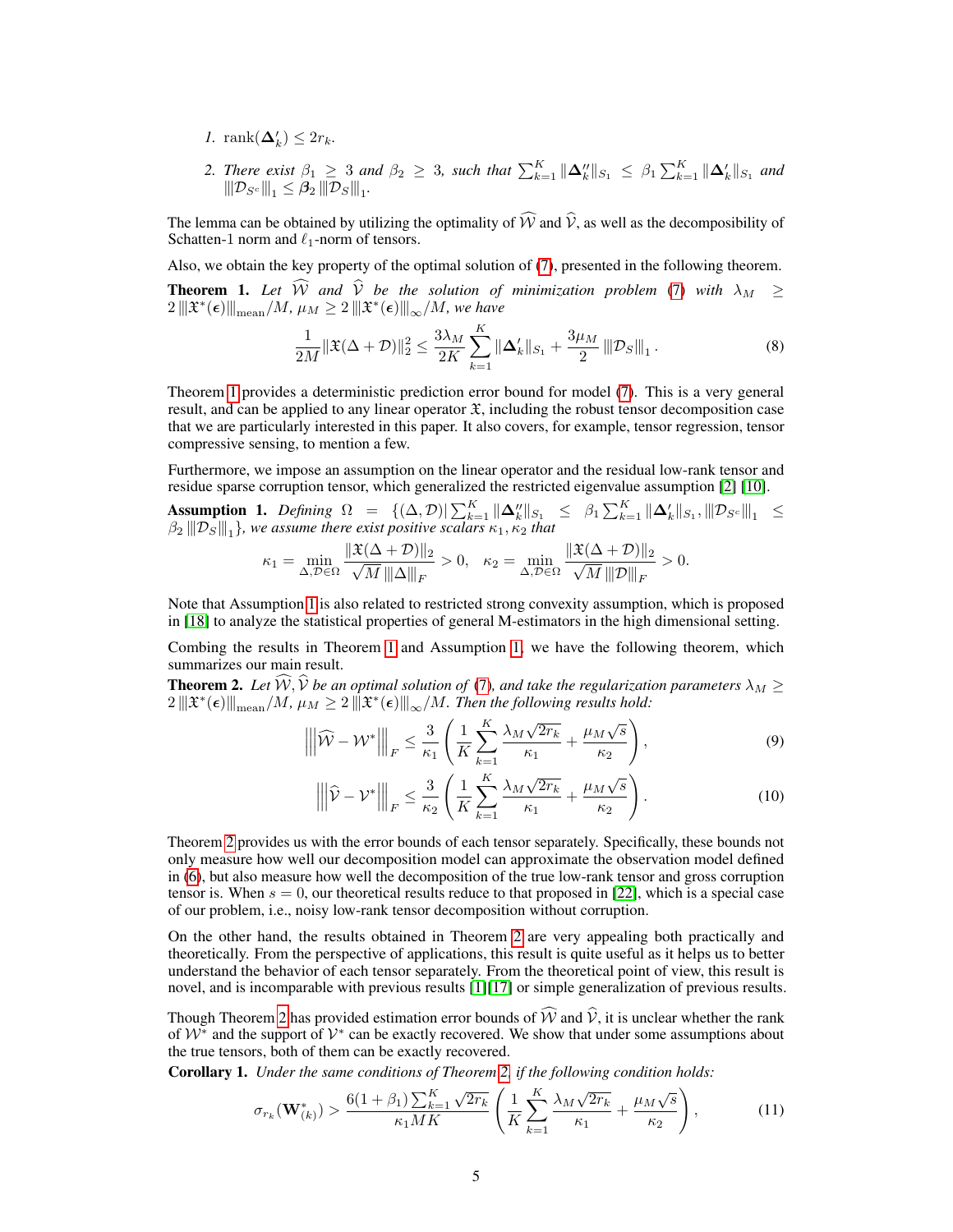where  $\sigma_{r_k}(\mathbf{W}_{(k)}^*)$  is the  $r_k$ -th largest singular value of  $\mathbf{W}_{(k)}^*$ , then

$$
\widehat{r}_k = \left\{ \arg \max_r \sigma_r(\widehat{\mathbf{W}}_{(k)}) > \frac{3(1+\beta_1) \sum_{k=1}^K \sqrt{2r_k}}{\kappa_1 MK} \left( \frac{1}{K} \sum_{k=1}^K \frac{\lambda_M \sqrt{2r_k}}{\kappa_1} + \frac{\mu_M \sqrt{s}}{\kappa_2} \right) \right\}
$$

*recovers the rank of*  $\mathbf{W}_{(k)}^{*}$  *for all k.* 

*Furthermore, if the following condition holds:*

$$
\min_{i_1, ..., i_K} |\mathcal{V}^*_{i_1, ..., i_K}| > \frac{6(1+\beta_2)\sqrt{s}}{\kappa_2 M} \left( \frac{1}{K} \sum_{k=1}^K \frac{\lambda_M \sqrt{2r_k}}{\kappa_1} + \frac{\mu_M \sqrt{s}}{\kappa_2} \right),\tag{12}
$$

*then*

$$
\widehat{S} = \left\{ (i_1, i_2, \dots, i_K) : \widehat{\mathcal{V}}_{i_1, \dots, i_K} > \frac{3(1+\beta_2)\sqrt{s}}{\kappa_2 M} \left( \frac{1}{K} \sum_{k=1}^K \frac{\lambda_M \sqrt{2r_k}}{\kappa_1} + \frac{\mu_M \sqrt{s}}{\kappa_2} \right) \right\}
$$

*recovers the true support of*  $V^*$ .

Corollary 1, basically states that, under the assumption that the singular values of the low-rank tensor  $W^*$ , and the entry values of corruption tensor  $V^*$  are above the noise level (e.g., (11) and (12)), we can recover the rank and the support successfully.

#### 4.2 Noisy Tensor Decomposition

Now we are going back to study robust tensor decomposition with corruption in (2), which is a special case of (7), where the linear operator is identity tensor. As the linear operator  $\mathfrak X$  is a vectorization such that  $M = N$ , and  $\|\mathfrak{X}(\Delta + \mathcal{D})\|_2 = \|\Delta + \mathcal{D}\|_F$ . In addition, it is easy to show that Assumption 1 holds with  $\kappa_1=\kappa_2=O(1/\sqrt{N}).$  It remains to bound  $\left\|\mathfrak{X}^*(\boldsymbol{\epsilon})\right\|_{\text{mean}}$  and  $\left\|\mathfrak{X}^*(\boldsymbol{\epsilon})\right\|_{\infty}$ , as shown in the following lemma [1] [24].

**Lemma 2.** Suppose that  $\mathfrak{X}: \mathbb{R}^{n_1 \times \cdots \times n_K} \to \mathbb{R}^N$  is a vectorization of a tensor. Then we have with *probability at least*  $1 - 2 \exp(-C(n_k + \bar{N}_{\setminus k})) - 1/N$  *that* 

$$
\|\mathfrak{X}^*(\epsilon)\|_{\text{mean}} \leq \frac{\sigma}{K} \sum_{k=1}^K \left(\sqrt{n_k} + \sqrt{\bar{N}_{\setminus k}}\right),
$$

$$
\|\mathfrak{X}^*(\epsilon)\|_{\infty} \leq 4\sigma \sqrt{\log N},
$$

*where* C *is a universal constant.*

With Theorem 2 and Lemma 2, we immediately have the following estimation error bounds for robust tensor decomposition.

**Theorem 3.** Suppose that  $\mathfrak{X}: \mathbb{R}^{n_1 \times \cdots \times n_K} \to \mathbb{R}^N$  is a vectorization of a tensor. Then for the *regularization constants*  $\lambda_N \geq 2\sigma \sum_{k=1}^K \left(\sqrt{n_k} + \sqrt{\bar{N}_{\setminus k}}\right) / (NK)$ ,  $\mu_N > 8\sigma \sqrt{\log N}/N$ , with  $p$ robability at least  $1-2\exp(-C(n_k+\bar{N}_{\setminus k}))-1/N$ , any solution of (2) have the following error *bound:*

$$
\left\|\left\|\widehat{\mathcal{W}}-\mathcal{W}^*\right\|\right|_F \leq \frac{6}{\kappa_1} \left(\frac{1}{K} \sum_{k=1}^K \frac{\sigma \sum_{k=1}^K \left(\sqrt{n_k} + \sqrt{\bar{N}_{\backslash k}}\right) \sqrt{2r_k}}{\kappa_1 N K} + \frac{4\sigma \sqrt{s \log N}}{\kappa_2 N}\right),
$$

$$
\left\|\left\|\widehat{\mathcal{V}}-\mathcal{V}^*\right\|\right|_F \leq \frac{6}{\kappa_2} \left(\frac{1}{K} \sum_{k=1}^K \frac{\sigma \sum_{k=1}^K \left(\sqrt{n_k} + \sqrt{\bar{N}_{\backslash k}}\right) \sqrt{2r_k}}{\kappa_1 N K} + \frac{4\sigma \sqrt{s \log N}}{\kappa_2 N}\right).
$$

In the special case that  $n_1 = \ldots = n_K = n$  and  $r_1 = \ldots = r_K = r$ , we have  $\left| \widehat{W} - \mathcal{W}^* \right|$  $\begin{array}{c} \begin{array}{c} \begin{array}{c} \end{array} \\ \begin{array}{c} \end{array} \end{array} \end{array}$  $\Big|_F =$  $O(\sigma$ √  $\sqrt{Ks \log n}$  and  $\left| \frac{1}{Ks \log n} \right|$   $\left|\widehat{\mathcal{V}}-\mathcal{V}^*\right|$  $\begin{array}{c} \begin{array}{c} \begin{array}{c} \end{array} \\ \begin{array}{c} \end{array} \end{array} \end{array}$  $\Big|_F = O\big(\sigma$ √  $\sqrt{r}n^{K-1} + \sigma \sqrt{Ks \log n}$ , which matches the error bound of robust matrix decomposition [1] when  $K = 2$ .

Note that the high probability support and rank recovery guarantee for the special case of tensor decomposition follows immediately from Corollary 1. Due to the space limit, we omit the result here.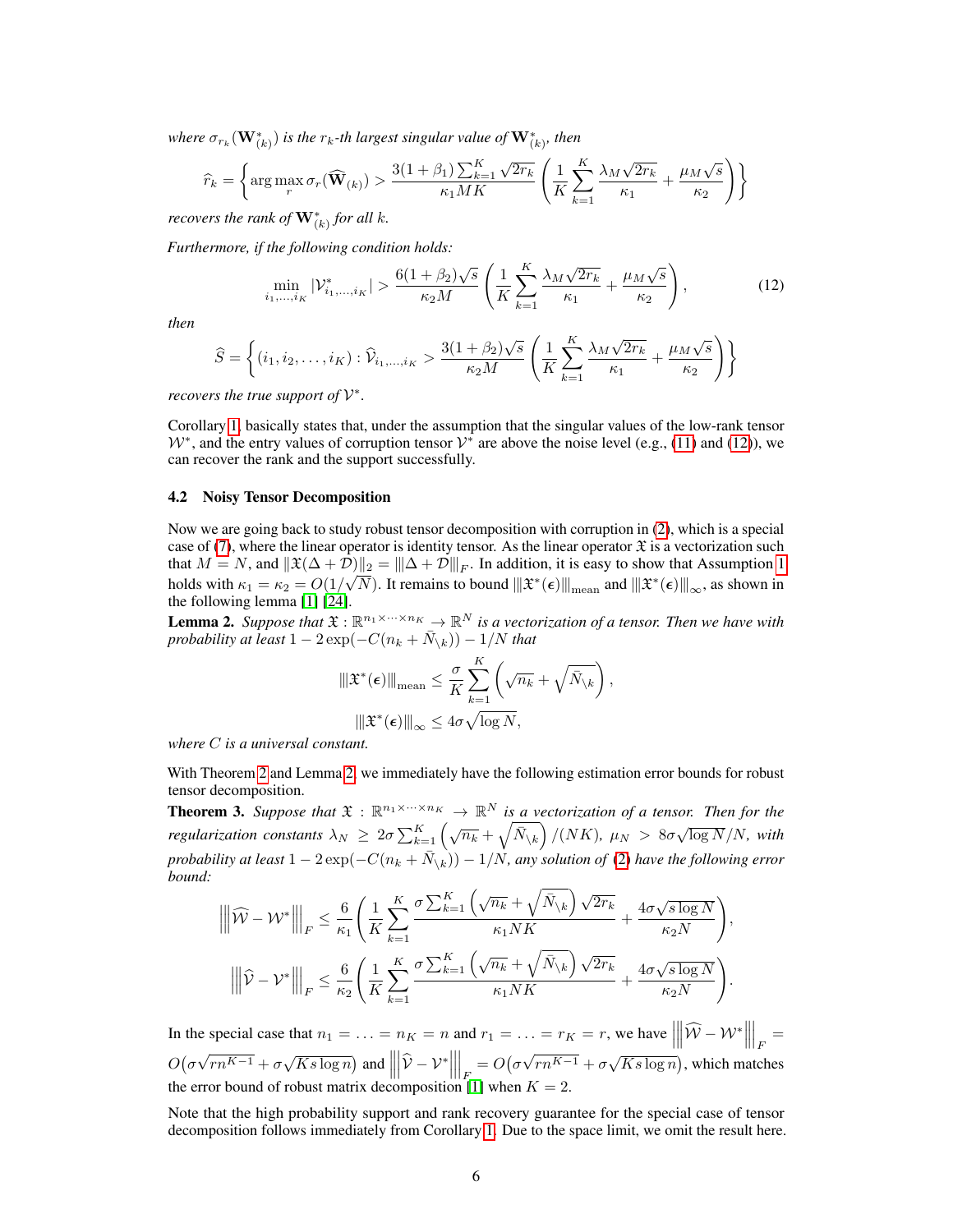# 5 Algorithm

In this section, we present an algorithm to solve (2). Since (2) is a special case of (7), we consider the more general problem  $(7)$ . It is easy to show that  $(7)$  is equivalent to the following problem with auxiliary variables  $\Psi$ ,  $\Phi$ :

$$
\min_{\mathcal{W}, \mathcal{V}, \mathcal{Y}, \mathcal{Z}} \frac{1}{2M} \|\mathbf{y} - \mathbf{x}^{\top}(\mathbf{w} + \mathbf{v})\|_{2}^{2} + \frac{\lambda_{M}}{K} \sum_{k=1}^{K} \|\Psi_{k}\|_{S_{1}} + \frac{\mu_{M}}{K} \sum_{k=1}^{K} \|\Phi_{k}\|_{1},
$$
\nsubject to  $\mathbf{P}_{k} \mathbf{w} = \psi_{k}, \mathbf{P}_{k} \mathbf{v} = \phi_{k},$ 

where **x**, **w**, **v**,  $\psi_k$ ,  $\phi_k$  are the vectorizations of  $\sum_{i=1}^M \mathcal{X}_i$ ,  $\mathcal{W}, \mathcal{V}, \Psi_k$ ,  $\Phi_k$  respectively, and  $\mathbf{P}_k$  is the transformation matrix that change the order of rows and columns so that  $P_kw = \psi_k$ .

The augmented Lagrangian (AL) function of the above minimization problem with respect to the primal variables  $(\tilde{W}^t, \tilde{V}^t)$  is given as follows:

$$
L_{\eta}(\mathcal{W}, \mathcal{V}, \{\Psi_k\}_{k=1}^K, \{\Phi_k\}_{k=1}^K, \{\alpha_k\}_{k=1}^K, \{\beta_k\}_{k=1}^K)
$$
  
= $\frac{1}{2} ||\mathbf{y} - \mathbf{x}^\top (\mathbf{w} + \mathbf{v})||_2^2 + \frac{\lambda_M M}{K} \sum_{k=1}^K ||\Psi_k||_{S_1} + \frac{\mu_M M}{K} \sum_{k=1}^K ||\Phi_k||_1$   
+ $\eta \left( \sum_k (\alpha_k^\top (\mathbf{P}_k \mathbf{w} - \psi_k) + \frac{1}{2} ||\mathbf{P}_k \mathbf{w} - \psi_k||_2^2) + \sum_k (\beta_k^\top (\mathbf{P}_k \mathbf{v} - \phi_k) + \frac{1}{2} ||\mathbf{P}_k \mathbf{v} - \phi_k||_2^2) \right),$ 

where  $\alpha^t, \beta^t$  are Lagrangian multiplier vectors, and  $\eta > 0$  is a penalty parameter.

We then apply the algorithm of Alternating Direction Method of Multipliers (ADMM) [3, 20] to solve the above optimization problem. Starting from initial points  $(\mathbf{w}^0, \mathbf{v}^0, {\{\Psi_k^0\}}_{k=1}^K, {\{\Phi_k^0\}}_{k=1}^K, {\{\alpha_k^0\}}_{k=1}^K, {\{\beta_k^0\}}_{k=1}^K)$ , ADMM performs the following updates iteratively:

$$
\mathbf{w}^{t+1} = \left( (\mathbf{x}^{\top}\mathbf{y} - \mathbf{x}^{\top}\mathbf{x}\mathbf{v}^{t}) + \eta \sum_{k=1}^{K} \mathbf{P}_{k}^{\top} (\psi_{k}^{t} - \alpha_{k}^{t}) \right) / (1 + \eta K),
$$
\n
$$
\mathbf{v}^{t+1} = \left( (\mathbf{x}^{\top}\mathbf{y} - \mathbf{x}^{\top}\mathbf{x}\mathbf{w}^{t+1}) + \eta \sum_{k=1}^{K} \mathbf{P}_{k}^{\top} (\phi_{k}^{t} - \beta_{k}^{t}) \right) / (1 + \eta K),
$$
\n
$$
\Psi_{k}^{t+1} = \text{prox}_{\frac{\gamma}{\eta K}}^{tr} (\mathbf{P}_{k}\mathbf{w}^{t+1} + \alpha_{k}^{t}), \qquad \Phi_{k}^{t+1} = \text{prox}_{\frac{\mu M}{\eta K}}^{l} (\mathbf{P}_{k}\mathbf{v}^{t+1} + \beta_{k}^{t}) \qquad k = 1, ..., K,
$$
\n
$$
\alpha_{k}^{t+1} = \alpha_{k}^{t+1} + (\mathbf{P}_{k}\mathbf{w}^{t+1} - \psi_{k}^{t+1}) \qquad \beta_{k}^{t+1} = \beta_{k}^{t+1} + (\mathbf{P}_{k}\mathbf{v}^{t+1} - \phi_{k}^{t+1}) \qquad k = 1, ..., K,
$$

where  $prox_{\gamma}^{tr}(\cdot)$  is the soft-thresholding operator for trace norm, and  $prox_{\gamma}^{\ell_1}(\cdot)$  is the soft-thresholding operator for  $\ell_1$  norm [4, 11]. The stopping criterion is that all the partial (sub)gradients are (near) zero, under which condition we obtain the saddle point of the augmented Lagrangian function. Since (7) is strictly convex, the saddle point is the global optima for the primal problem.

## 6 Experiments

In this section, we conduct numerical experiments to confirm our analysis in previous sections. The experiments are conducted under the setting of robust noisy tensor decomposition.

We follow the procedure described in [22] for the experimental part. We randomly generate low-rank tensors of dimensions  $n^{(1)} = (50, 50, 20)$  (results are shown in Figure 1(a, b, c)) and  $n^{(2)} =$  $(100, 100, 50)$  (results are shown in Figure 1(d, e, f)) for various rank  $(r_1, r_2, ..., r_k)$ . Given a specific rank, we first generated the "core tensor" with elements  $r_1 \times \ldots \times r_K$  from the standard normal distribution, and then multiplied each mode of the core tensor with an orthonormal factor randomly drawn from the Haar measure. For the gross corruption, we randomly generated the sparsity of the corruption matrix  $s$ , and then randomly selected  $s$  elements in which we put values randomly generated from uniform distribution. The additive independent Gaussian noise with variance  $\sigma^2$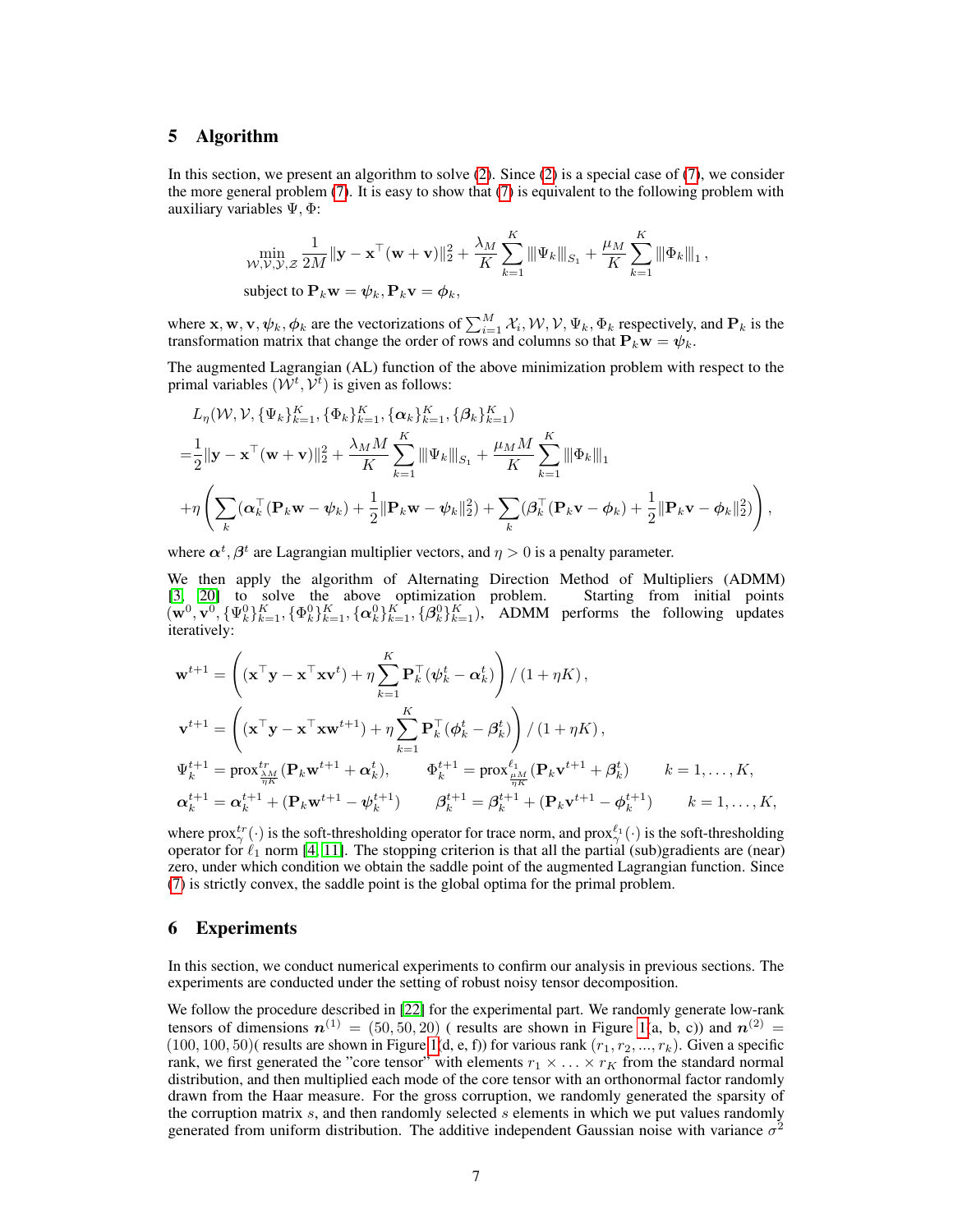

Figure 1: Results of robust noisy tensor decomposition with corruption, under different sizes.

was added to the observations of elements. We use the alternating direction method of multipliers (ADMM) to solve the minimization problem (2). The whole experiments were repeated 50 times and the averaged results are reported.

The results are shown in Figure 1, where  $N_r = \sum_{k=1}^{K} \sqrt{r_k}/K$ , and  $N_s = \sqrt{s}$ . In Figure 1(a, d), we first fix  $N_r$  at different values, and then draw the value of  $\vert$  $\overline{\phantom{a}}$  $\left|\widehat{\mathcal{W}}-\mathcal{W}^*\right|$   $\Big|_{F_{\text{min}}}$ /N against N<sub>s</sub>. Similarly, in Figure 1(b, e), we first fix  $N_s$  at different values, and then draw  $\Big|$  $\begin{array}{c} \hline \end{array}$  $|\widehat{\mathcal{W}} - \mathcal{W}^*|$  $\begin{array}{c} \begin{array}{c} \begin{array}{c} \end{array} \end{array} \end{array}$  $\Big|_F$  /N against N<sub>r</sub>. In Figure 1(c, f), we study the values of  $\kappa_1$  and  $\kappa_2$  at various settings. We can see that  $\vert$   $\left| \widehat{\mathcal{W}}-\mathcal{W}^{\ast}\right|$  $\overline{\phantom{a}}$  $\Big|_F$  /N scales linearly with both  $N_s$  and  $N_r$ . Similar scalings of  $\vert$  $\begin{array}{c} \end{array}$  $\left|\widehat{\mathcal{V}}-\mathcal{V}^*\right|$  $\begin{array}{c} \n\end{array}$  $\left| \int_{F}$  /N can be observed, hence we omit them due to space limitation. We can also observe from Figure 1(c, f) that, under various settings,  $\kappa_1 \approx \kappa_2$ , this finding is consistent with the fact that  $\vert$  $\begin{array}{c} \n\end{array}$  $|\widehat{w} - w^*|$   $\left| \frac{F}{F} \right| \leq \infty$  $\begin{array}{c} \n\end{array}$  $\left| \widehat{\mathcal{V}}-\mathcal{V}^{\ast}\right|$  $\begin{array}{c} \n\end{array}$  $\Big|_F$  /N. All these results are consistent with each other, validating our theoretical analysis.

# 7 Conclusions

In this paper, we analyzed the statistical performance of robust noisy tensor decomposition with corruption. Our goal is to recover a pair of tensors, based on observing a noisy contaminated version of their sum. It is based on solving a convex optimization with composite regularizations of Schatten-1 norm and  $\ell_1$  norm defined on tensors. We provided a general nonasymptotic estimator error bounds on the underly low-rank tensor and sparse corruption tensor. Furthermore, the error bound we obtained in this paper is new, and non-comparable with previous theoretical analysis.

## Acknowledgement

We would like to thank the anonymous reviewers for their helpful comments. Research was sponsored in part by the Army Research Lab, under Cooperative Agreement No. W911NF-09-2-0053 (NSCTA), the Army Research Office under Cooperative Agreement No. W911NF-13-1-0193, National Science Foundation IIS-1017362, IIS-1320617, and IIS-1354329, HDTRA1-10-1-0120, and MIAS, a DHS-IDS Center for Multimodal Information Access and Synthesis at UIUC.